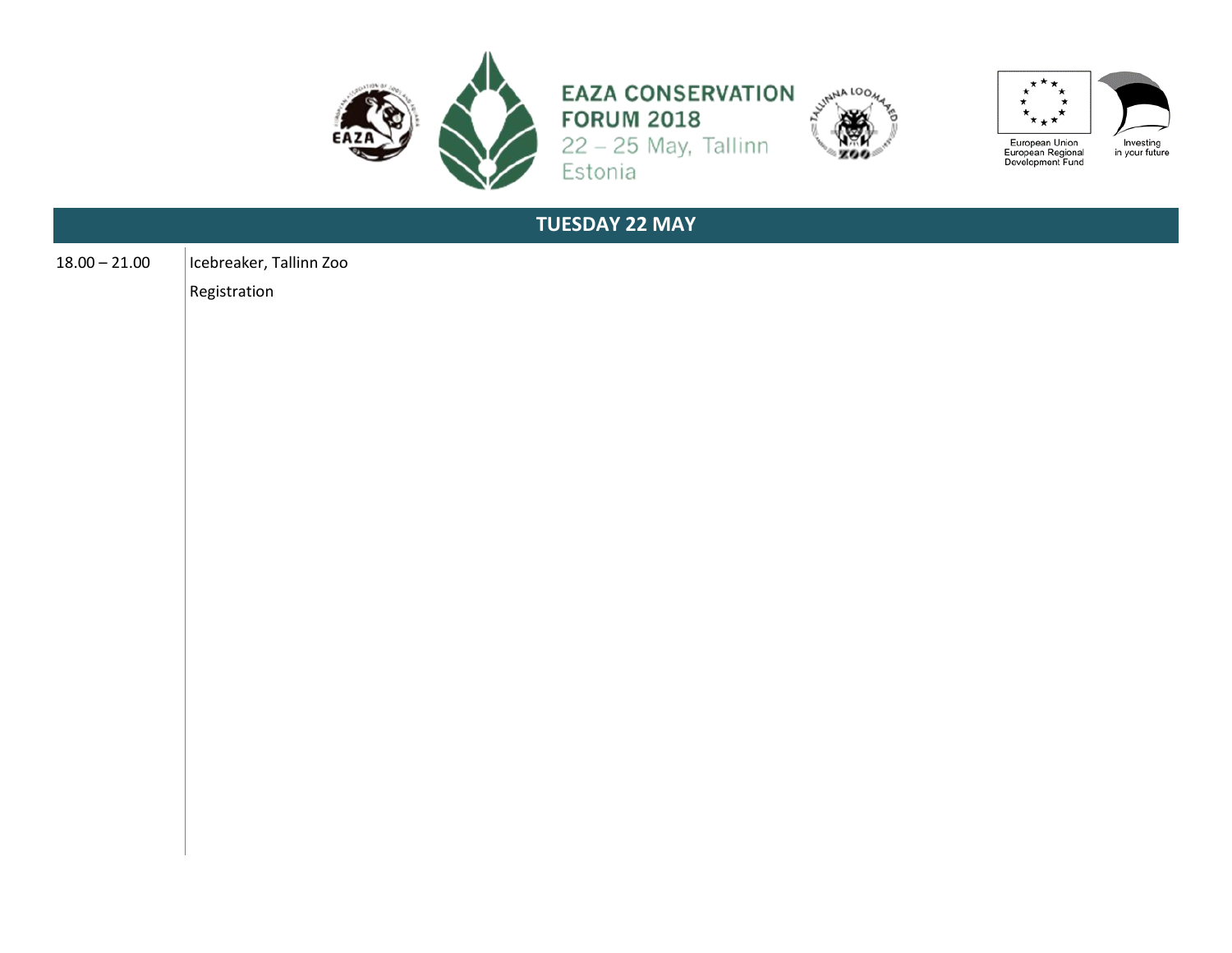|                 | <b>WEDNESDAY 23 MAY</b>                                                                                                                                                     |
|-----------------|-----------------------------------------------------------------------------------------------------------------------------------------------------------------------------|
|                 | <b>Tallinn Zoo, Educational Center</b>                                                                                                                                      |
| $08.15 - 08.45$ | Welcome coffee & tea                                                                                                                                                        |
| $08.45 - 10.20$ | <b>OPENING</b>                                                                                                                                                              |
|                 | Tiit Maran   Director Tallinn Zoo (Estonia)                                                                                                                                 |
|                 | Bryan Carroll   Director Bristol Zoo Gardens (UK) and chair of the EAZA Conservation Committee                                                                              |
|                 | Myfanwy Griffith   Executive director European Association of Zoos and Aquaria (Netherlands)                                                                                |
|                 | <b>OPENING KEYNOTE - COMBATTING UNSUSTAINABLE AND ILLEGAL WILDLIFE TRADE</b>                                                                                                |
|                 | Jorge Rodriguez Romero   CITES and EU Wildlife Trade policy, Directorate General for the Environment, European Commission                                                   |
| $10.20 - 10.50$ | Coffee & tea break                                                                                                                                                          |
| $10.50 - 12.00$ | MINI-SEMINAR WILDLIFE TRADE & DISCUSSION-TITLE TO BE FINALISED   Facilitator Carl Traeholt   Southeast Asia Programme Director  <br>Copenhagen Zoo (Denmark)                |
|                 | Confirmed guest speakers so far                                                                                                                                             |
|                 | Sam Ferreira   South African Parks (SanParks) working with the economics of poaching in Africa                                                                              |
|                 | Brendan Moyle   Professor at Massey University (New Zealand); the economy of illegal wildlife trade in China and Asia                                                       |
|                 | Pelham Jones   Chairman for the Private Rhino Owners Association (PROA) (South Africa)                                                                                      |
|                 | Rosie Cooney   United Nations Secretary-General Science Advisory Board and Chair of the IUCN Sustainable Use and Livelihood Specialist<br>Group (Australia)                 |
| $12.00 - 13.00$ | Lunch                                                                                                                                                                       |
| $13.00 - 14.25$ | Continued: MINI-SEMINAR WILDLIFE TRADE & DISCUSSION-TITLE TO BE FINALISED   Facilitator Carl Traeholt   Southeast Asia Programme<br>Director   Copenhagen Zoo (Denmark)     |
|                 |                                                                                                                                                                             |
| $14.25 - 14.55$ | Coffee & tea break                                                                                                                                                          |
| $14.55 - 16.10$ | <b>CASE STORIES WILDLIFE TRADE   Session chair TBD</b>                                                                                                                      |
|                 | The EAZA Conservation Campaign: Silent Forest - Progress and Aims   Simon Brusland   Heidelberg Zoo (Germany)                                                               |
|                 | Wildlife trade for zoo and collectors, a new threat for Iranian local and native species   Iman Memarian   Tehran Zoo and Pardisan<br>Wildlife Rehabilitation Center (Iran) |
|                 | Conserving Owston's Civet - Indochina's most threatened carnivore   Daniel Willcox   Save Vietnam's Wildlife (Vietnam)                                                      |
|                 | Project Anoulak: Biodiversity conservation in the Annamite Mountains of Laos   Camille Coudrat   Project Anoulak (Lao People's<br>Democratic Republic)                      |
| $16.10 - 16.25$ | Short coffee & tea break                                                                                                                                                    |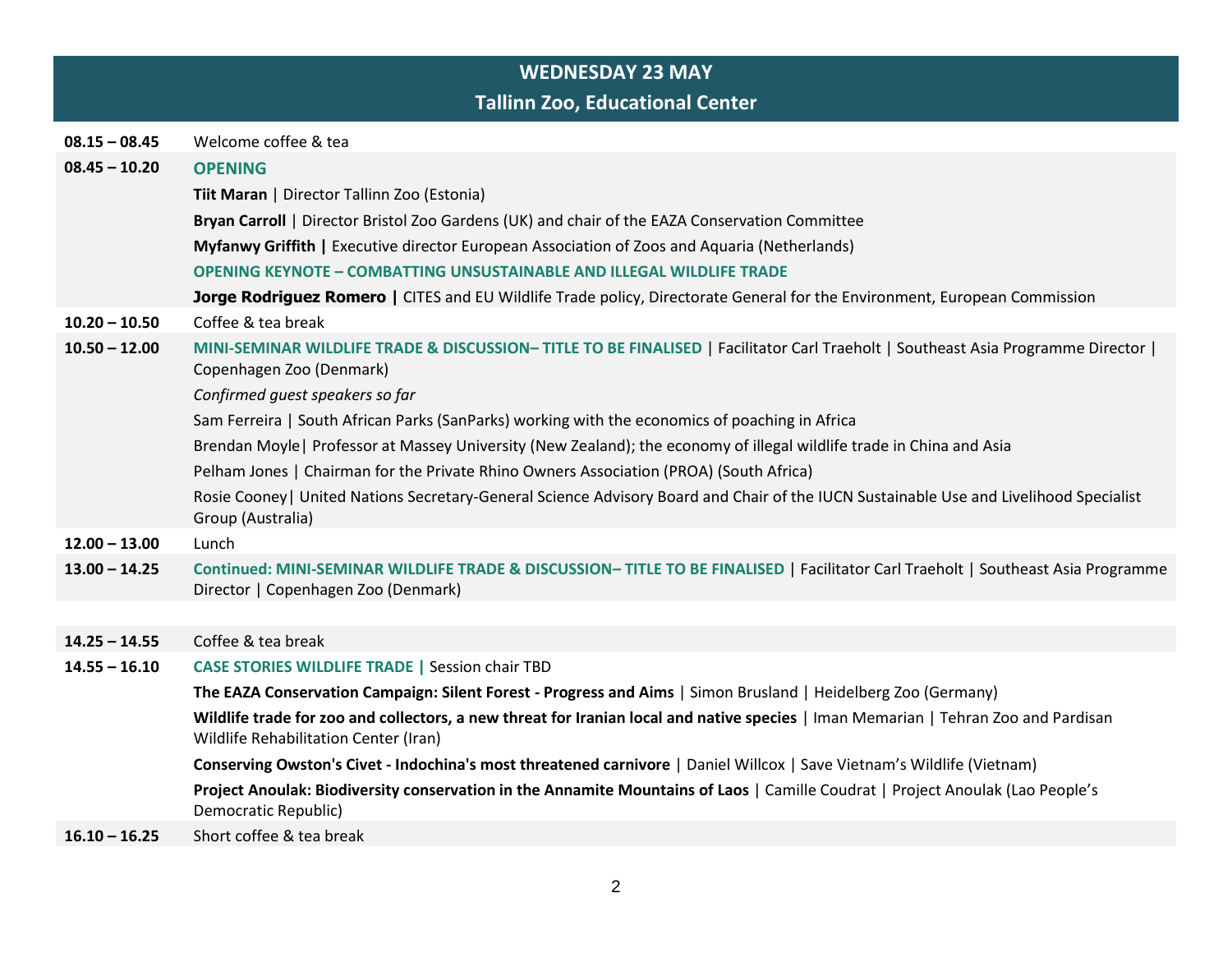## **16.25 – 17.30 CONSERVATION MOVIES |** Session chair TBD

**Securing livelihoods, saving snow leopards: Snow Leopard Trust's Livestock Insurance Program** | Matt Fiechter | Snow Leopard Trust **Engaging the world's zoos to save the Saola (***Pseudoryx nghetinhensis***)** | Bill Robichaud | IUCN SSC Saola Working Group **Save Vietnam's Wildlife: Pangolins** | Daniel Willcox | Save Vietnam's Wildlife **2017: Year of the Golden Lion Tamarin** | James Dietz | Save the Golden Lion Tamarin

**19.00 – 21.00 SOCIAL PROGRAMME: WALKING TOUR OF TALLINN CITY**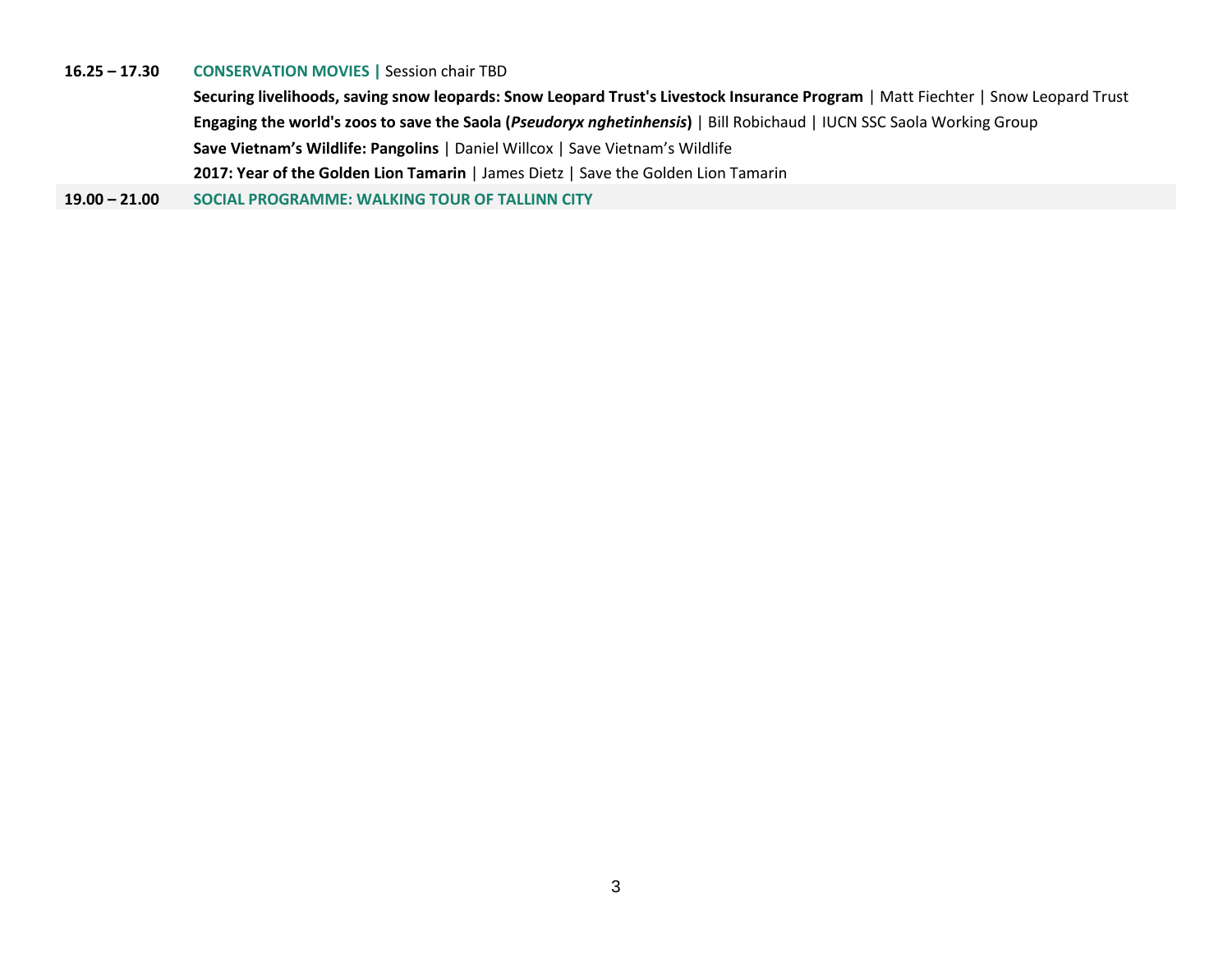|                 | <b>THURSDAY 24 MAY</b>                                                                                                                                                                           |
|-----------------|--------------------------------------------------------------------------------------------------------------------------------------------------------------------------------------------------|
|                 | <b>Tallinn Zoo, Educational Center</b>                                                                                                                                                           |
| $08.15 - 08.45$ | Welcome coffee & tea                                                                                                                                                                             |
| $08.45 - 11.00$ | <b>CONSERVATION EFFORTS IN THE BALTIC REGION   Session Chair Tiit Maran   Tallinn Zoo (Estonia)</b>                                                                                              |
|                 | KEYNOTE: Halting the decline of amphibians at their northern range edge - a challenge for nature conservation                                                                                    |
|                 | Riinu Rannap   Research fellow in conservation biology, University of Tartu (Estonia)                                                                                                            |
|                 | Bringing back rare Lithuanian species: European pond turtle and Hermit beetle   Dalia Bastyte   Lithuanian Fund for Nature (Lithuania)                                                           |
|                 | Conservation of seals in Baltic Sea   Ivar Jüssi   TBC                                                                                                                                           |
|                 | Conservation and management of large carnivores in Estonia   Peep Männil   Estonian Environment Agency (Estonia)                                                                                 |
| $11.00 - 11.30$ | Coffee & tea break                                                                                                                                                                               |
| $11.30 - 12.30$ | FRESHWATER CONSERVATION   Session chair Brian Zimmerman   Zoological Society of London (UK) and EAZA Conservation Committee<br>member                                                            |
|                 | <b>KEYNOTE: TITLE TO BE FINALISED</b>                                                                                                                                                            |
|                 | Jorg Freyhof   Coordinator IUCN SSC Freshwater Fish Red List Authority   Chair for North Africa, Europe and the Middle East IUCN SSC/WI<br>Freshwater Fish Specialist Group                      |
| $12.30 - 13.30$ | Lunch                                                                                                                                                                                            |
| $13.30 - 14.45$ | Continued: FRESHWATER CONSERVATION   Session chair Brian Zimmerman   Zoological Society of London (UK) and EAZA Conservation<br>Committee member                                                 |
|                 | The lake sturgeon as a bioindicator of environmental health   Jeff Wyatt   Seneca Park Zoo (US)                                                                                                  |
|                 | Working Together - a new fund for freshwater fish   Gemma Goodman   Synchronicity Earth (UK)                                                                                                     |
|                 | Fish - Net Greece: saving the Corfu killifish   Elini Kalogianni   Hellenic Centre for Marine Research - Institute of Marine Biological<br>Resources and Inland Waters (Greece)                  |
| $14.45 - 16.00$ | CONNECTING TO CONSERVATION   Session chair Sarah Thomas   Zoological Society London and EAZA Conservation Committee member                                                                       |
|                 | Conservation through action & education: "Touch the heart"   Wilton Nsimango   Painted Dog Conservation (Zimbabwe)                                                                               |
|                 | Connecting conservation with community development by introducing innovative models in Armenia   Ruben Khachatryan  Foundation<br>for the Preservation of Wildlife and Cultural Assets (Armenia) |
|                 | Mitigating threats to the Critically Endangered Javan slow loris by outreach and education   Anna Nekaris   Little Fireface Project (UK)                                                         |
|                 | Save our Scavengers: a community engagement approach to protect Botswana's vultures   Erin Stotz   Denver Zoological Foundation (US)                                                             |
| $16.00 - 16.30$ | Coffee & tea break                                                                                                                                                                               |
| $16.00 - 18.00$ | <b>TALLINN ZOO VISIT (Tours available)</b>                                                                                                                                                       |
| $17.15 - 18.45$ | Conservation Forum POSTER SESSION (Meet & Greet poster authors 17.30 - 18.15) / Conservation Forum MARKETPLACE                                                                                   |
| $17.45 - 18.45$ | CONSERVATION MOVIE   Durrell's Hogs   Daniel Craven   Durrell Wildlife Conservation Trust (UK)                                                                                                   |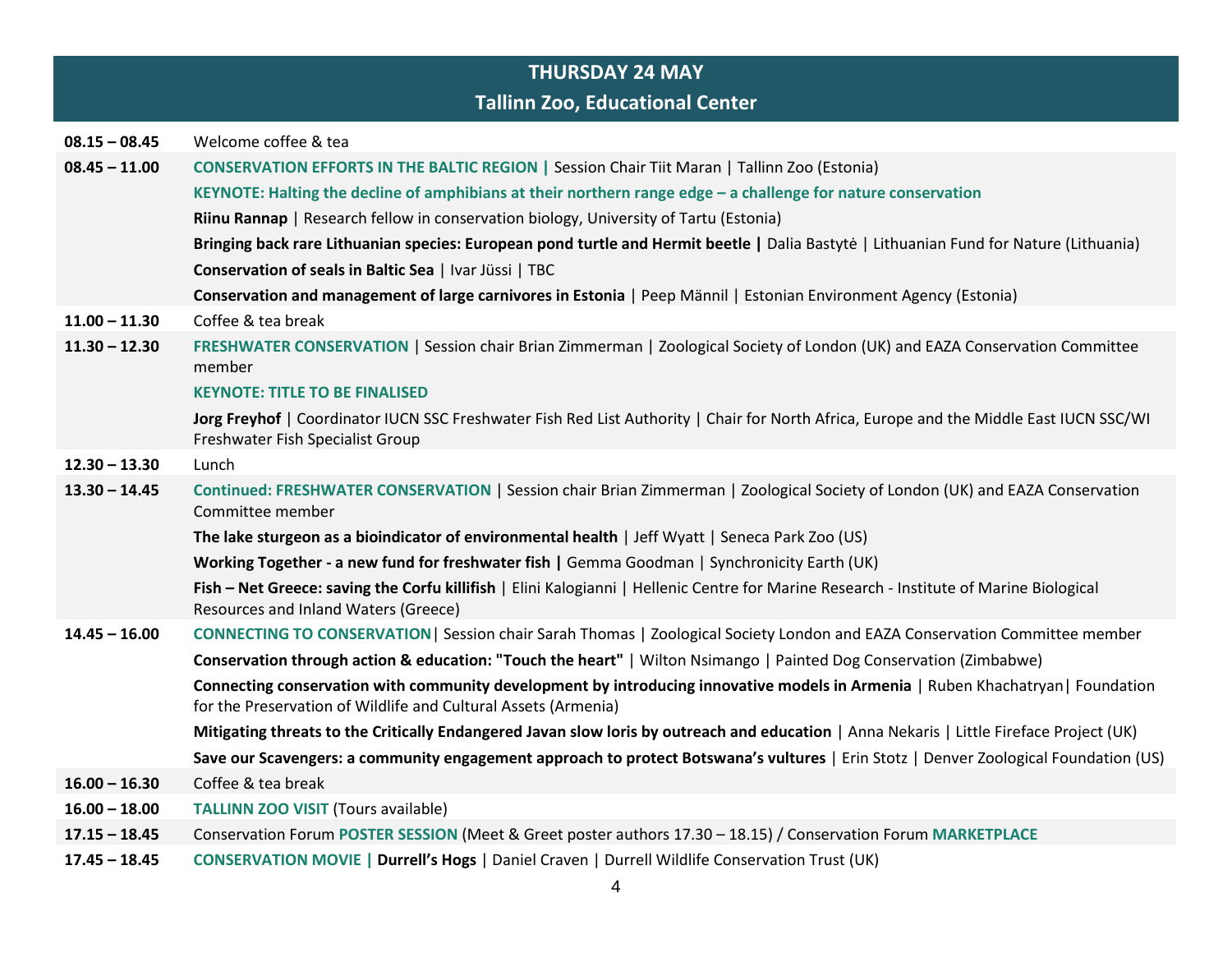|                 | <b>FRIDAY 25 MAY</b>                                                                                                                                                                                                                                       |
|-----------------|------------------------------------------------------------------------------------------------------------------------------------------------------------------------------------------------------------------------------------------------------------|
|                 | <b>Tallinn Zoo, Educational Center</b>                                                                                                                                                                                                                     |
| $08.15 - 08.45$ | Welcome coffee & tea                                                                                                                                                                                                                                       |
| $08.45 - 10.30$ | CONSERVATION REINTRODUCTIONS   Session chair Tania Gilbert   Marwell Wildlife and EAZA Reintroduction and Translocation Working<br>Group                                                                                                                   |
|                 | Ape reintroductions to natural habitats: addressing misconceptions through methodology development and technical advisory resources<br>  Julie Sherman   Wildlife Impact (UK)                                                                              |
|                 | The Human Dimensions: The importance of anthropology in reintroduction programmes   Sian Waters   Department of Anthropology,<br>Durham University (UK)                                                                                                    |
|                 | Bringing beavers back to Scotland - the next steps   Ben Harrower   Royal Zoological Society of Scotland (UK)                                                                                                                                              |
|                 | A bridge for the Ural owl: Connecting populations for a better survival   Wiebke Hoffmann   Vienna Zoo (Austria)                                                                                                                                           |
|                 | Comeback of the European bison in the Southern Carpathians, Romania   Druga Mariana   WWF Romania (Romania)                                                                                                                                                |
| $10.30 - 11.00$ | Coffee & tea break                                                                                                                                                                                                                                         |
| $11.00 - 12.30$ | DISCUSSION REWILDING   Facilitator Andrew Terry   Durrell Wildlife Conservation Trust (UK) and EAZA Conservation Committee member                                                                                                                          |
|                 | <b>KEYNOTE: TITLE TO BE FINALISED</b>                                                                                                                                                                                                                      |
|                 | Paul Jepson   Member supervisory board Rewilding Europe (UK)                                                                                                                                                                                               |
| $12.30 - 13.15$ | Lunch (please note 45 minutes)                                                                                                                                                                                                                             |
| $13.15 - 14.20$ | <b>INVESTING IN CONSERVATION - EU Funding opportunities   session chair TBD</b>                                                                                                                                                                            |
|                 | LIFE Programme - EU's financial instrument supporting environmental, nature conservation and climate action projects throughout the<br>EU   Anita Fassio   LIFE Unit, Executive Agency for Small and Medium-sized Enterprises (EASME), European Commission |
|                 | LIFE: Implementation conservation activities in Europe   Claudia Gili   Acquario di Genova (Italy)                                                                                                                                                         |
|                 | LIFE: Case example - Wild forest reindeer returns to its historical range - soft releases as the first step   Milla Niemi   Wildlife Service<br>Finland (Finland)                                                                                          |
|                 | LIFE Case example - Northern Bald Ibis: Reintroduction of a migratory bird species in Europe   Johannes Fritz   Waldrappteam, LIFE+<br>Northern Bald Ibis (Austria)                                                                                        |
| $14.20 - 14.50$ | Coffee & tea break                                                                                                                                                                                                                                         |